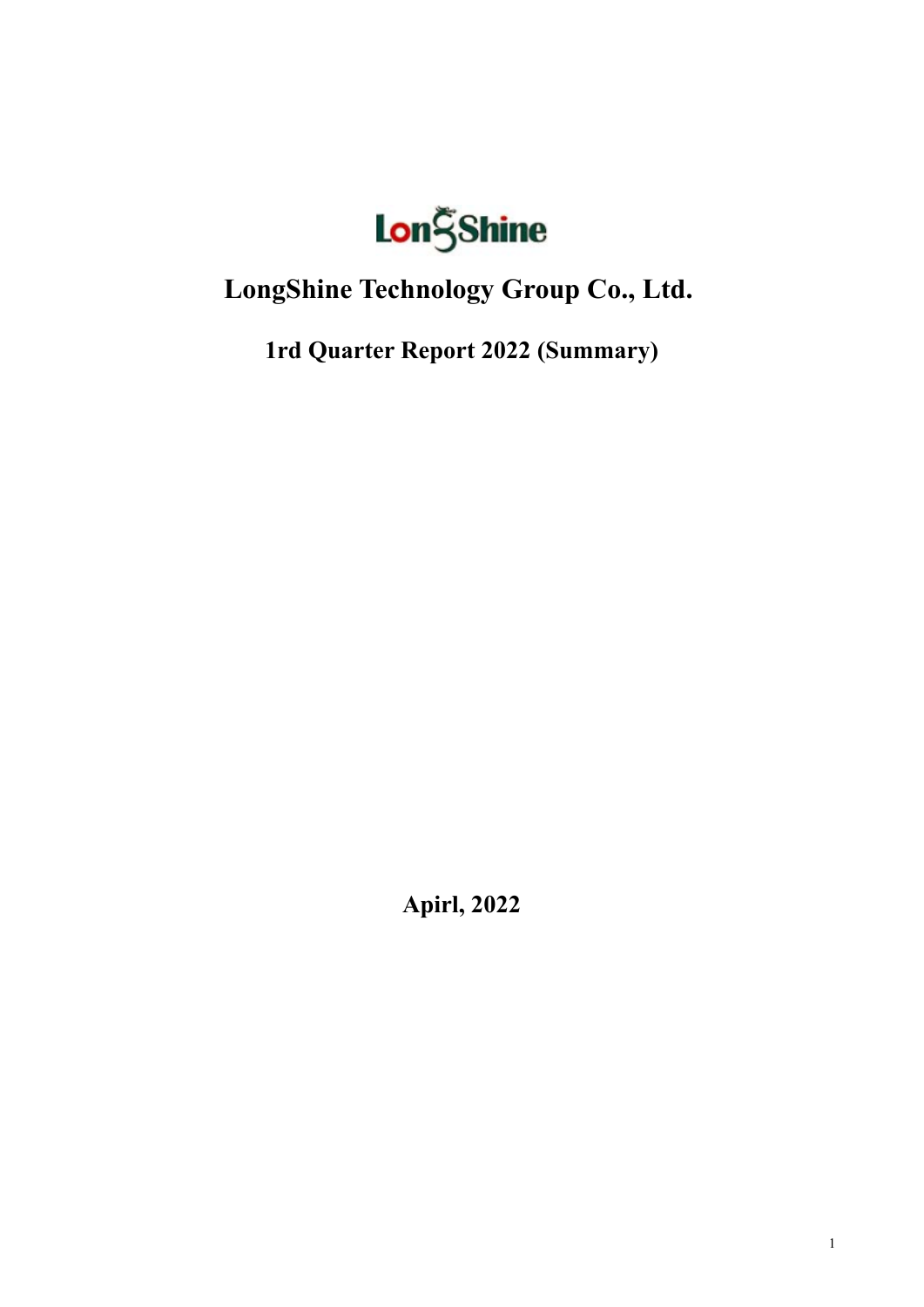#### I. Key Accounting Data and Financial Indicators

I. Key Accounting Data and Financial Indicators in Recent Three Years:

|                                                                                                                | The Reporting Period                     | Same period of previous<br>year | Increase/decrease of current<br>year over previous year |
|----------------------------------------------------------------------------------------------------------------|------------------------------------------|---------------------------------|---------------------------------------------------------|
| Revenue (RMB)                                                                                                  | 840, 107, 471. 21                        | 600, 653, 776. 68               | 39.87%                                                  |
| Net profit attributable to shareholders of<br>listed company (RMB)                                             | 51,398,337.62                            | 49,106,553.59                   | 4.67%                                                   |
| Net profit attributable to shareholders of<br>listed company excluding non-recurring<br>gains and losses (RMB) | 47,219,733.76                            | 44,745,025.75                   | 5.53%                                                   |
| Net cash flows from operating activities<br>(RMB)                                                              | $-445,537,721.70$                        | $-215,336,068.60$               | $-106.90\%$                                             |
| Basic EPS (RMB Yuan/share)                                                                                     | 0.0490                                   | 0.0479                          | 2.30%                                                   |
| Diluted EPS (RMB Yuan/share)                                                                                   | 0.0490                                   | 0.0479                          | 2.30%                                                   |
| Weighted average ROE                                                                                           | $0.80\%$                                 | 0.89%                           | $-0.09%$                                                |
|                                                                                                                | As at the end of the<br>reporting period | As at the end of last year      | Increase/decrease of current<br>year over previous year |
| Total assets (RMB)                                                                                             | 8,656,923,279.57                         | 8,849,787,273.48                | $-2.18%$                                                |
| Net assets attributable to shareholders of<br>listed company (RMB)                                             | 6,442,006,211.72                         | 6,405,957,775.70                | 0.56%                                                   |

#### **1.1 Business Review**

LongShine focuses its strategy on "Xindiantu" aggregated charging service from 2022, enhances investment on platform construction and user service, improves the coverage of charging network, user experience, and increases the GMV of electricity on the platform. In 2022, China formulated a series of new promotion policies on new energy vehicles, according to data from the Ministry of Public Security of PRC, at the end of the firth quarter of 2022, the holding quantity of new energy vehicles increased to 8.915 million, about 2.9% of total automobile in China, the penetration rate of new energy vehicles reached 19.3%. At the end of the first quarter 2022, the platform has accumulated nearly 400,000 charging piles, provided charging services for nearly 3 million electric vehicle owners which increased more than 0.7 million in the first quarter, total aggregated charging capacity reached more than 330 million kWh which is 7 times than the same period 2021, total GMV of electricity on the platform was more than 100 million kWh. According to the development and competition in public charging service market in China, "Xindiantu" continuously enhances its aggregated charging network, and devotes resources to marketing and promotional campaigns, provides electric vehicle owners with a "more, faster, better and more economical" charging experience, charging capacity increased rapidly and built a strong base for upcoming energy operation. During the reporting period, the revenue of "Xindiantu" aggregated charging service revenue was more than 60 million RMB, the operating loss attributed to listed company was about 15 million because of the platform construction and marketing investment.

During the reporting period, Energy Digitization Business kept a steady growth under the disadvantage of Covid-19. With the construction of the new electric power system, LongShine continued to seize the industrial opportunity and increase the orders from core system of electric consumption service, digital new infrastructure and energy service and operation. The sector of energy and power is related to national energy security and national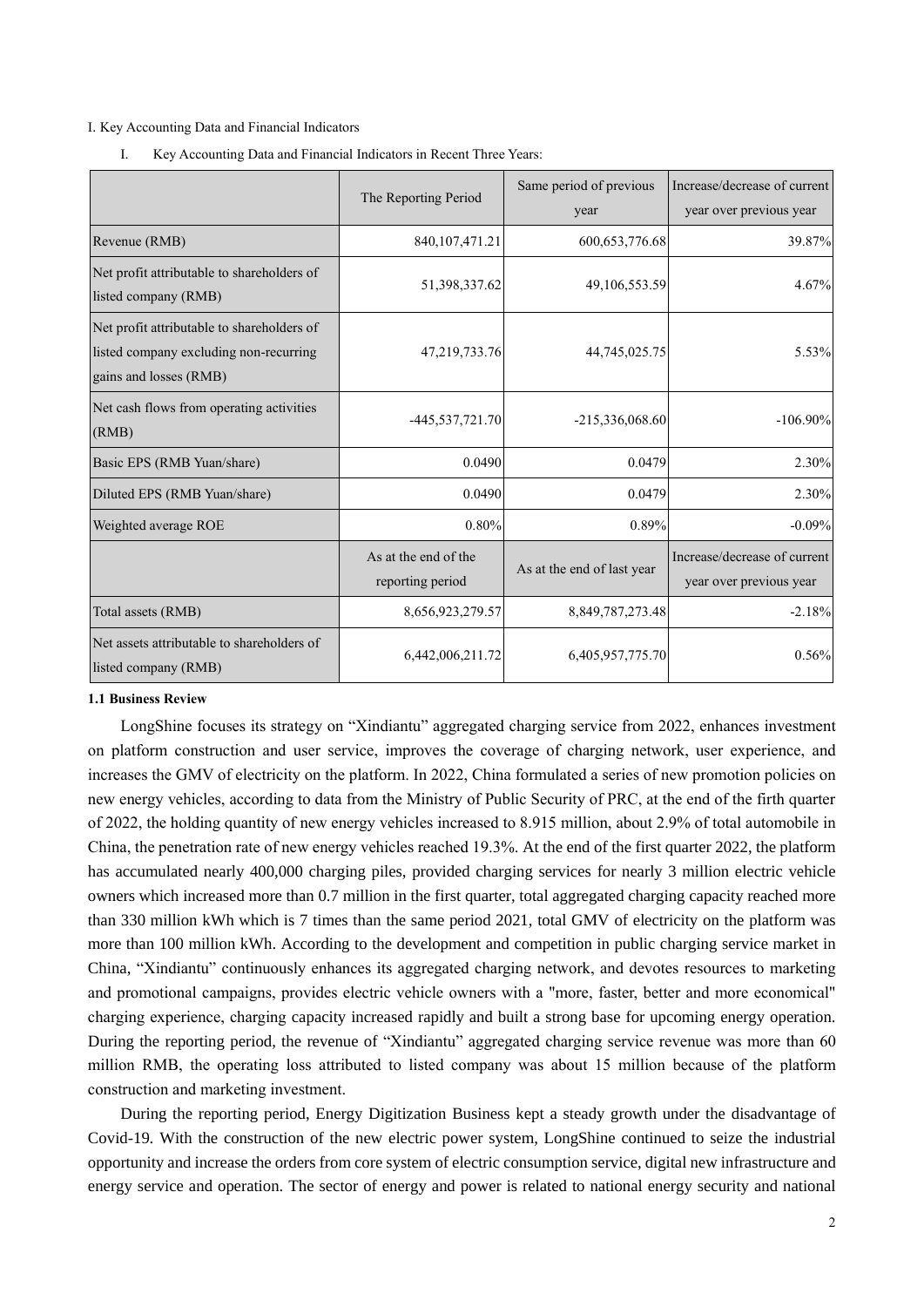economic development, and is as well the main battlefield of carbon emission reduction. It is necessary to change the way of development and take marketization as the premise, digitization as the basis and consumption scenario as the means. By building a new electric power system, especially focusing on the power demand side and promoting the electrification of energy consumption, it will eventually solve the 'Energy Trilemma' problem of Security, Equity and Sustainability. The digital transition and the construction of new electric power systems in energy industry will bring in definite business increase to Longshine in 2022. During the reporting period, the users of OTT Business continued to increase, as well as the revenue and profit.

### **1.2 Environmental, Social and Governance (ESG)**

At March 25th, LongShine Technology issued its first ESG report, using this report as a guide, LongShine Technology will continue to strengthen its ESG governance, internal corporate governance, and business ethics, firmly establish a defense line of information security and privacy protection, pay attention to talent development needs, place an emphasis on professional talent training, and implement the concept of green development. LongShine will give full play to its advantages of digital technologies in the energy sector, enable low-carbon energy transition, lead a green and low-carbon life.

As the pandemic of Covid-19 changes rapidly and new circumstances and new problems keep cropping up in different fields, Longshine quickly developed the digital anti-pandemic product for the relevant government departments of city of Wuxi, which combines different records such as health code, nucleic acid test results, vaccination result and so on, helps the government to implement an effective and science-based prevention.

| Item                                                                                                                                                                                                                                                                                                              | Amounts for the<br>Reporting Period | Explanation |
|-------------------------------------------------------------------------------------------------------------------------------------------------------------------------------------------------------------------------------------------------------------------------------------------------------------------|-------------------------------------|-------------|
| Profit or loss from disposal of non-current assets (including the write-off for<br>the impairment provision of assets)                                                                                                                                                                                            | 5,189.81                            |             |
| Government grants included in the current profit and loss (except for<br>government grants that are closely related to the Company's regular business<br>operations, comply with national policies, and those that are continuously<br>enjoyed in accordance with a certain standard fixed or quantitative basis) | 5,137,881.67                        |             |
| The investment cost of the company to obtain subsidiaries, associates and<br>joint ventures is less than the income generated by the fair value of the<br>investee's identifiable net assets when the investment is obtained                                                                                      | 65, 675. 75                         |             |
| Other non-operating income and expenditures except the items mentioned<br>above                                                                                                                                                                                                                                   | $-582.50$                           |             |
| Less: Impact of income tax                                                                                                                                                                                                                                                                                        | 262,814.11                          |             |
| Impact of the minority interests (after tax)                                                                                                                                                                                                                                                                      | 766,746.76                          |             |
| Total                                                                                                                                                                                                                                                                                                             | 4,178,603.86                        |             |

#### II. Items and Amounts of Non-recurring Gains and Losses

III. Information and explanation about variations in key accounting data and financial indicators

3.1 Explanation for variations in balance sheet items

| 2021/09/30<br>Item | 2020/12/31 | YoY change<br>(%) | Explanation |
|--------------------|------------|-------------------|-------------|
|--------------------|------------|-------------------|-------------|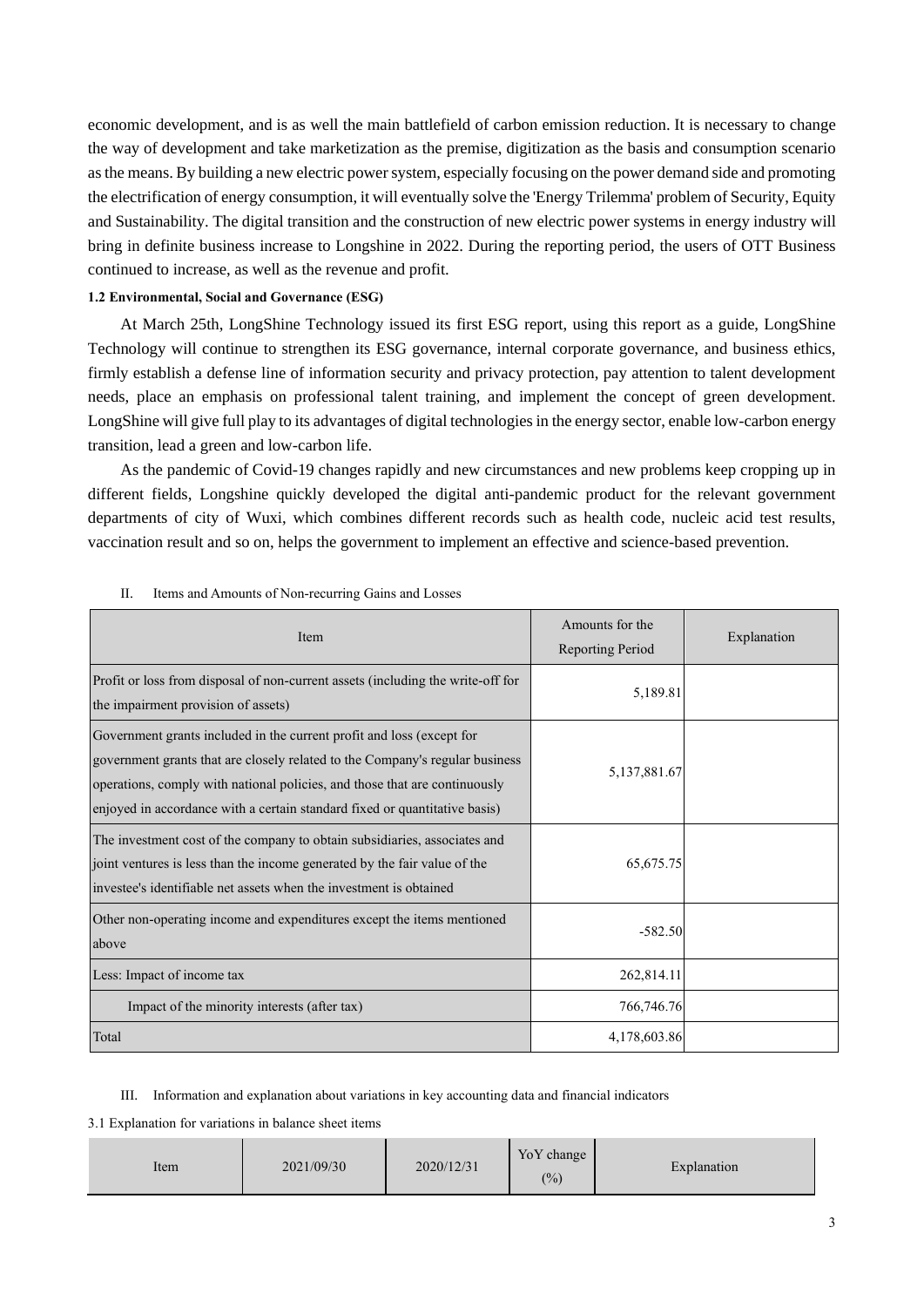| Inventories       | 457,183,571.43    | 300,175,654.77 | 52.31% Mainly due to the increase in energy                                 |
|-------------------|-------------------|----------------|-----------------------------------------------------------------------------|
|                   |                   |                | digitalization service, the cost of<br>performing these contracts increased |
| Intangible assets | 139, 374, 372. 21 | 81,320,163.29  | 71.39% Mainly due to the increase in land-use                               |
|                   |                   |                | right in Longshine industry park                                            |
| Short-term loans  | 104,188,866.02    | 14,017,238.20  | 643.29% Mainly due to the increase in short-                                |
|                   |                   |                | term loans in Longshine                                                     |

# 3.2 Explanation for variations in income statement items

| Item             | Amount for the    | Amount for the prior | Yo Y change |                                                                                                                                |
|------------------|-------------------|----------------------|-------------|--------------------------------------------------------------------------------------------------------------------------------|
|                  | current period    | period               | (%)         | Explanation                                                                                                                    |
| Revenue          | 840, 107, 471. 21 | 600,653,776.68       |             | 39.87% Mainly due to the "carbon neutrality"<br>strategy, the increase of energy<br>digitalization revenue and energy internet |
|                  |                   |                      |             | revenue.                                                                                                                       |
| Cost of Revenue  | 543,418,506.84    | 342,266,804.11       |             | 58.77% Increase with sales revenue growth, as<br>well as the new business in energy<br>internet.                               |
| Selling expenses | 75,322,839.77     | 44,309,595.10        |             | 69.99% Mainly due to the increased investment in<br>new business in energy internet.                                           |

# 3.3 Explanation for variations in cash flow statement items

| Item                          | Amount for the current Amount for the prior YoY change<br>period | period            | (%) | Explanation                           |
|-------------------------------|------------------------------------------------------------------|-------------------|-----|---------------------------------------|
| Net cash flows from Operating | -445,537,721.70                                                  | $-215,336,068.60$ |     | -106.90% Mainly due to the delayed    |
| Activities                    |                                                                  |                   |     | return under the situation of         |
|                               |                                                                  |                   |     | Covid-19, and the increased           |
|                               |                                                                  |                   |     | personnel in energy                   |
|                               |                                                                  |                   |     | digitalization service.               |
| Net cash flows from Financing | 116.410.943.27                                                   | $-89.648.940.05$  |     | 229.85% Mainly due to the increase of |
| activities                    |                                                                  |                   |     | short-term loans.                     |

## IV. Company Profile

| Stock abbreviation | Longshine | <b>Stock Code</b>                                                         |  |        | 300682 |
|--------------------|-----------|---------------------------------------------------------------------------|--|--------|--------|
| Website            |           | http://www.longshine.com/                                                 |  |        |        |
| Contact Us         |           | Securities Representative<br><b>Board Secretary</b>                       |  |        |        |
| Name               |           | Wang Shenyong                                                             |  | Ji Yue |        |
| Address            |           | F18, Beichen Times Square, No.8<br>Courtyard, East Beichen Road, Chaoyang |  |        |        |